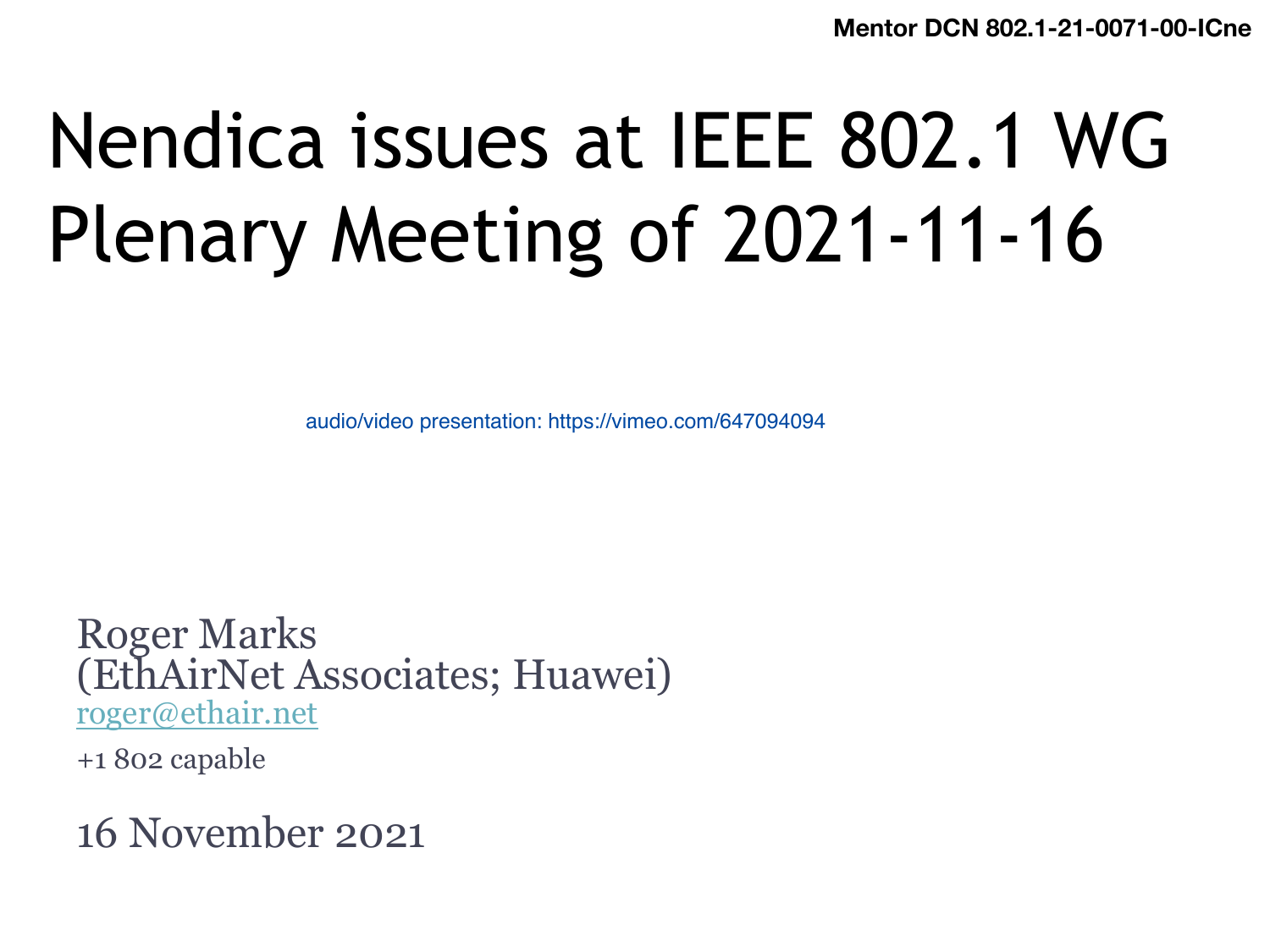#### Nendica Report – Slide 1/2

#### Current/Recent Nendica Activity

- Study Item: "Cut-Through Forwarding in Bridges and Bridged Networks"
	- 2021-09-16: "*Nendica consensus is that further discussion should be brought to the 802.1 WG or a Task Group*."
- Study Item: "Evolved Link Layer Architecture [ELLA]"
- "802.1 Topics"
	- PFC Headroom (completed)
		- 2021-09-16: "*Nendica consensus is that further discussion should be brought to the 802.1 WG or a Task Group based on the PAR description in 802.1-21-0052 (rev 00 or newer)*."
	- Pulsed Queuing and Multi-CQF
	- Source (Remote) PFC

| <b>Date</b> | <b>Attendance</b> | <b>Date</b> | <b>Attendance</b> |
|-------------|-------------------|-------------|-------------------|
| 2021-11-11  | 44                | 2021-09-09  | 17                |
| 2021-11-04  | 17                | 2021-09-02  | 12                |
| 2021-10-28  | 15                | 2021-08-26  | 19                |
| 2021-10-21  | 14                | 2021-08-19  | 10                |
| 2021-10-14  | 14                | 2021-08-12  | 14                |
| 2021-10-07  | 15                | 2021-08-05  | 23                |
| 2021-09-30  | 25                | 2021-07-29  | 11                |
| 2021-09-23  | 33                | 2021-07-22  | 13                |
| 2021-09-16  | 20                | 2021-07-15  | 34                |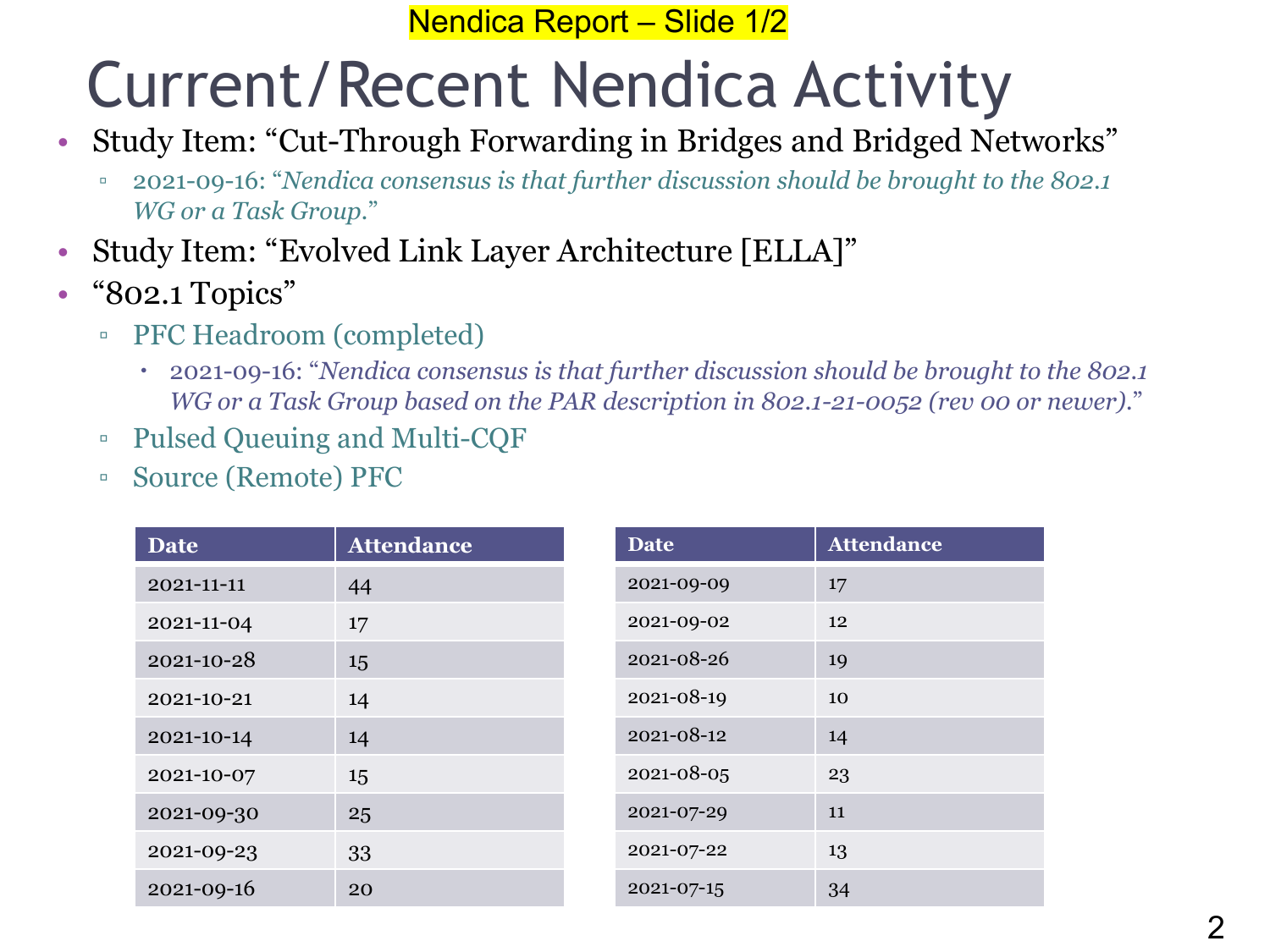#### Nendica Report - Slide 2/2

# Nendica Meeting 2021-11-11

- Agenda
	- https://1.ieee802.org/802-nendica-agenda-2021-11-11/
- Admin
	- □ Motion "to request meeting authorization on the same t agreed 2021-07-20"
- CTF Study Item
	- discussion
- ELLA Study Item
	- Motion to request WG authorization for PAR/CSD development on IEEE Std 802 revision
- Pulsed Queuing and Multi-CQF
	- No contribution
- Source PFC update
	- One contribution presented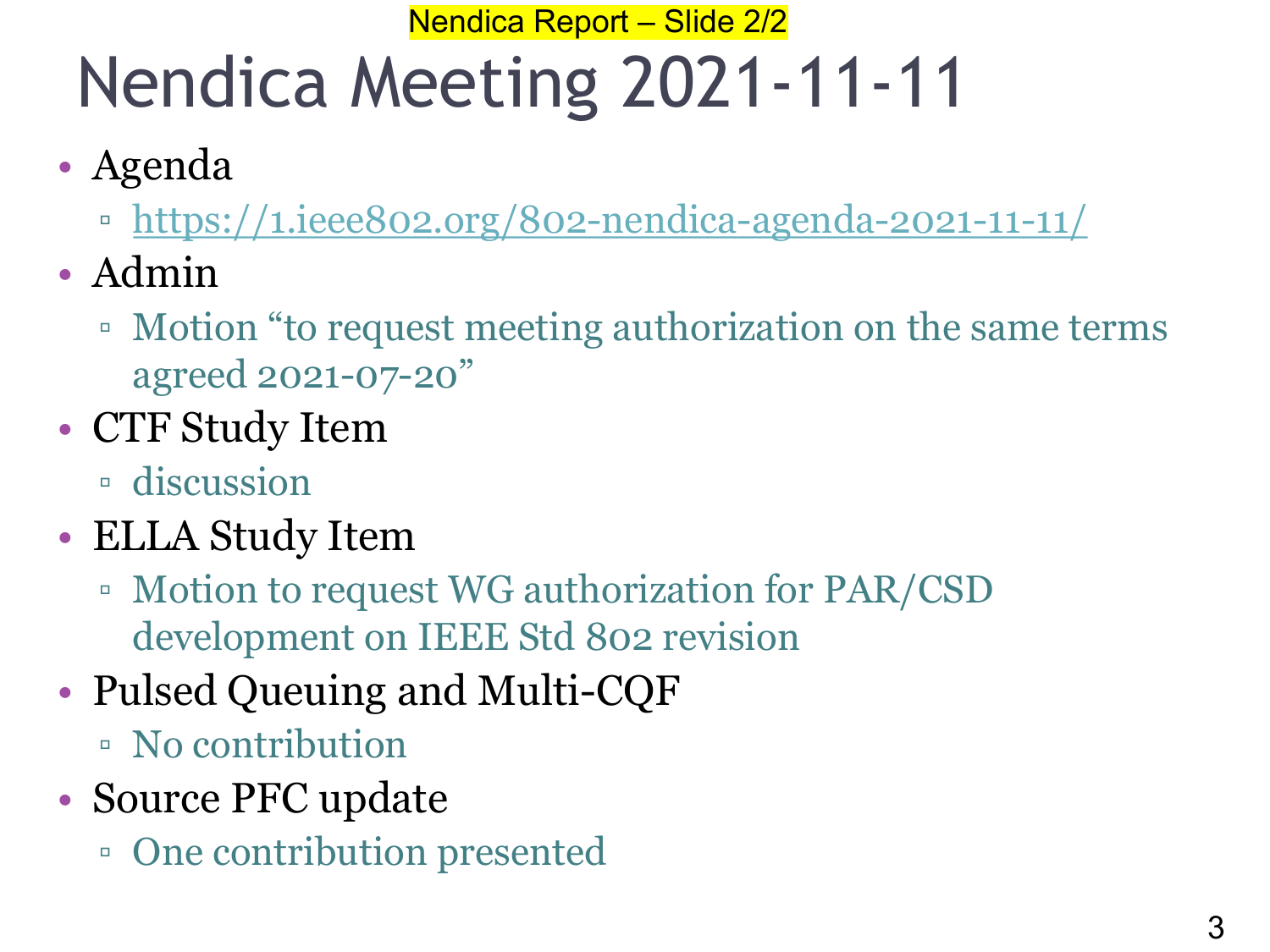Nendica

#### **WG MOTIONS**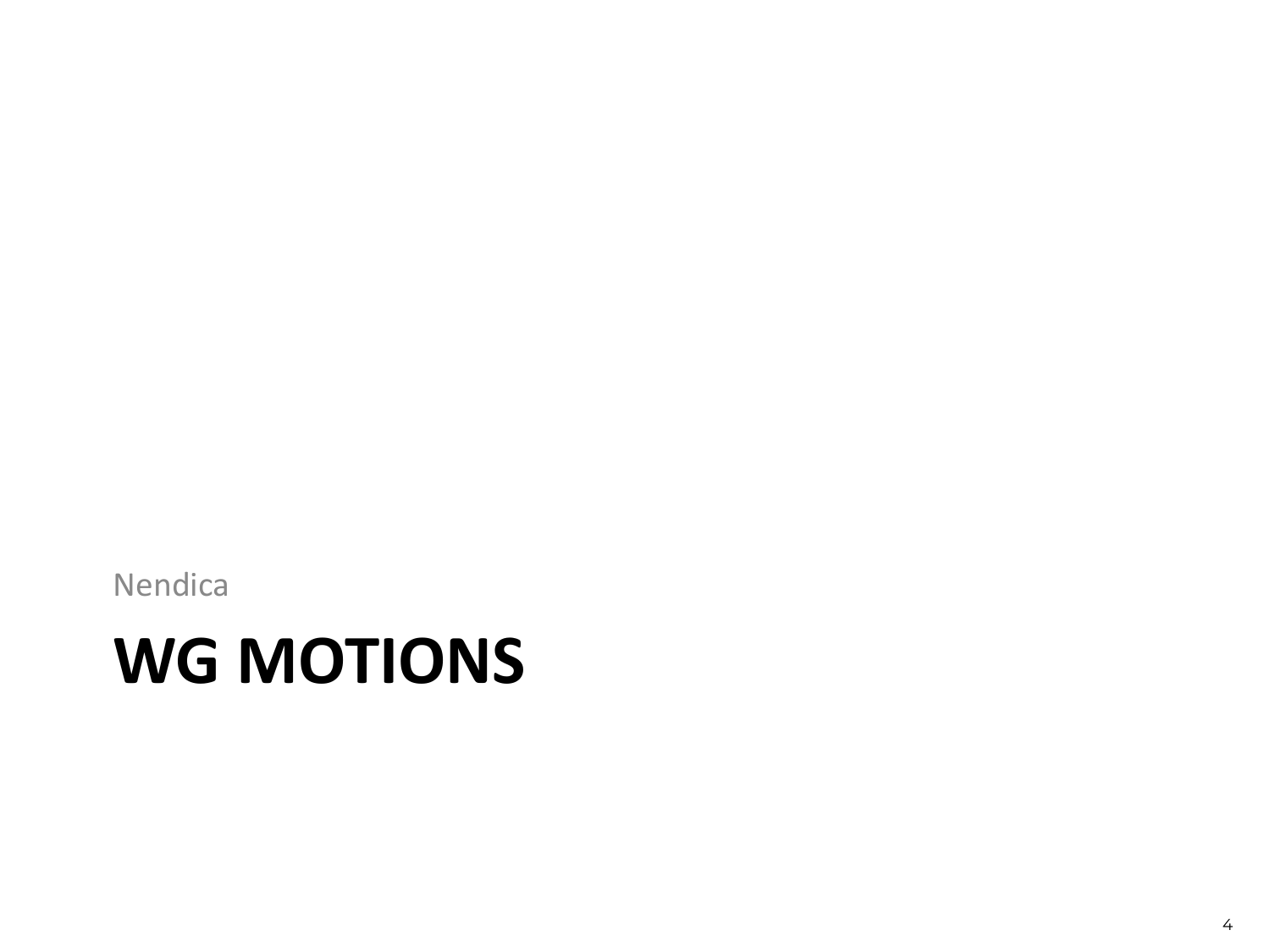- 802.1 authorizes Nendica to generate a PAR and, if appropriate, CSD for pre-circulation to the March IEEE 802 Plenary Session for a revision to IEEE Std 802, taking into account information from the 802.1 Technical Plenary.
- Proposed: Ludwig Winkel
- Second: Dieter Pröll
- In the WG (y/n/a): 48, 1, 8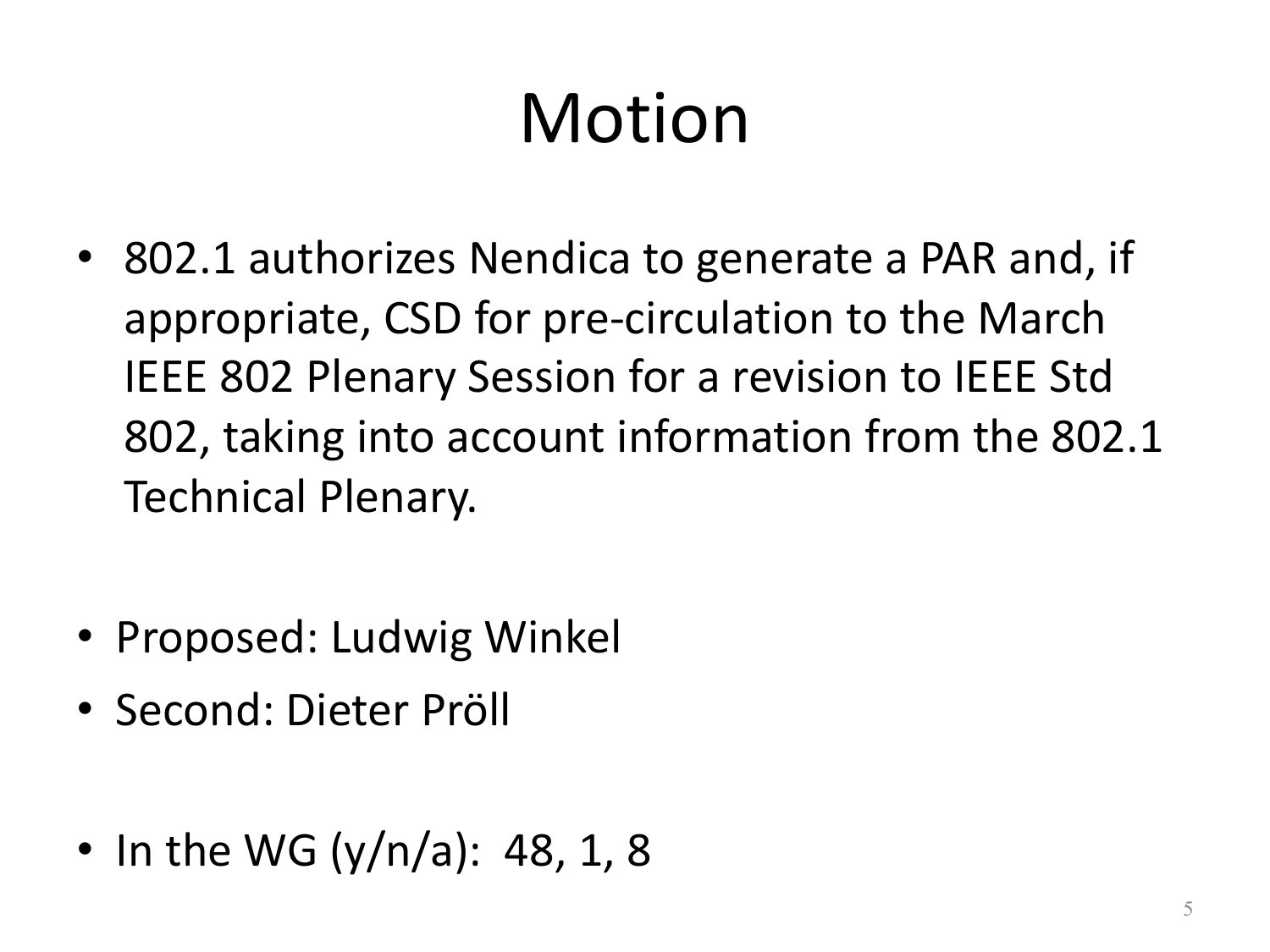- 802.1 authorizes Nendica to hold weekly electronic meetings each Thursday 09:00-11:00 ET starting November 18, 2021.
	- Agenda to be announced subject to notice of at least calendar days at the 802.1 Minutes email list.
	- Access and agenda information are provided on the calendar at https://1.ieee802.org/802-nendica/.
- Proposed: Paul Congdon
- Second: Johannes Specht
- Approved by Acclamation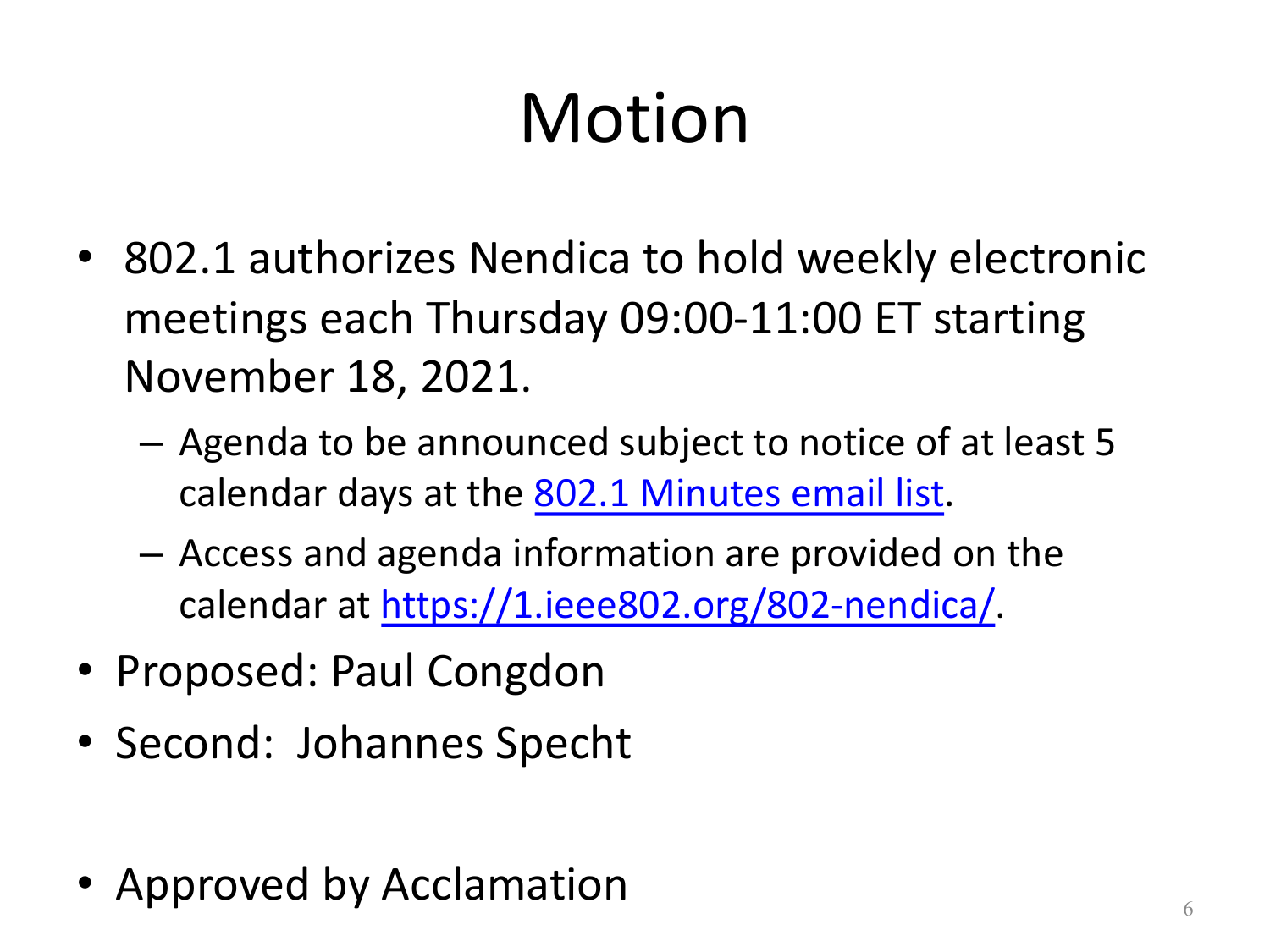- 802.1 authorizes Nendica to hold additional meet announced at least 10 days in advance.
	- $-$  Dates, times and agenda to be announced subject to notice of at least 10 days to the 802.1 Minutes email list.
	- $-$  Access and agenda information are provided on the ca at https://1.ieee802.org/802-nendica/ .
- Proposed: Nader Zein
- Second: Lily Lv
- Approved by Acclamation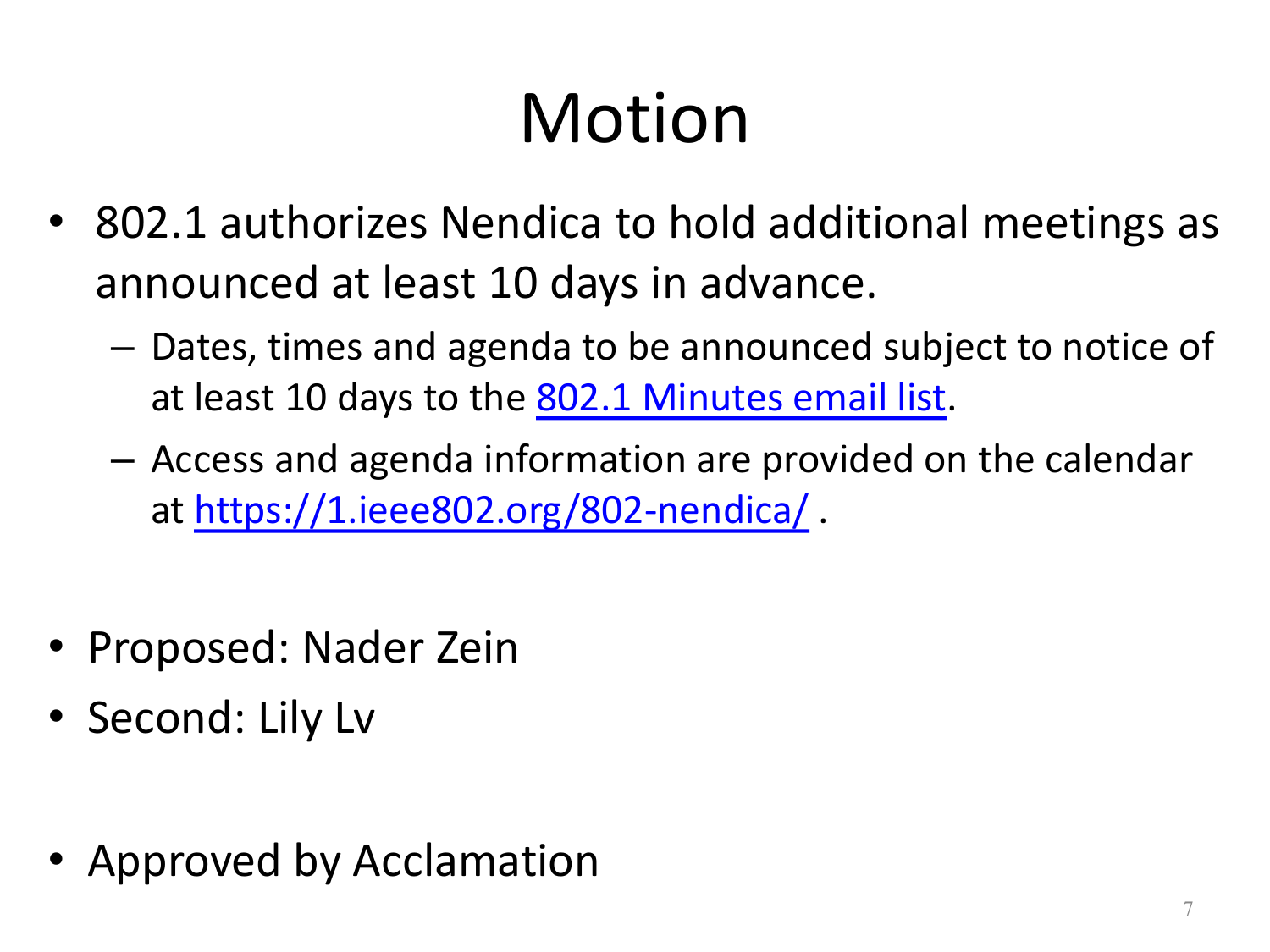## **WG MOTIONS** (PAR development)

TSN TG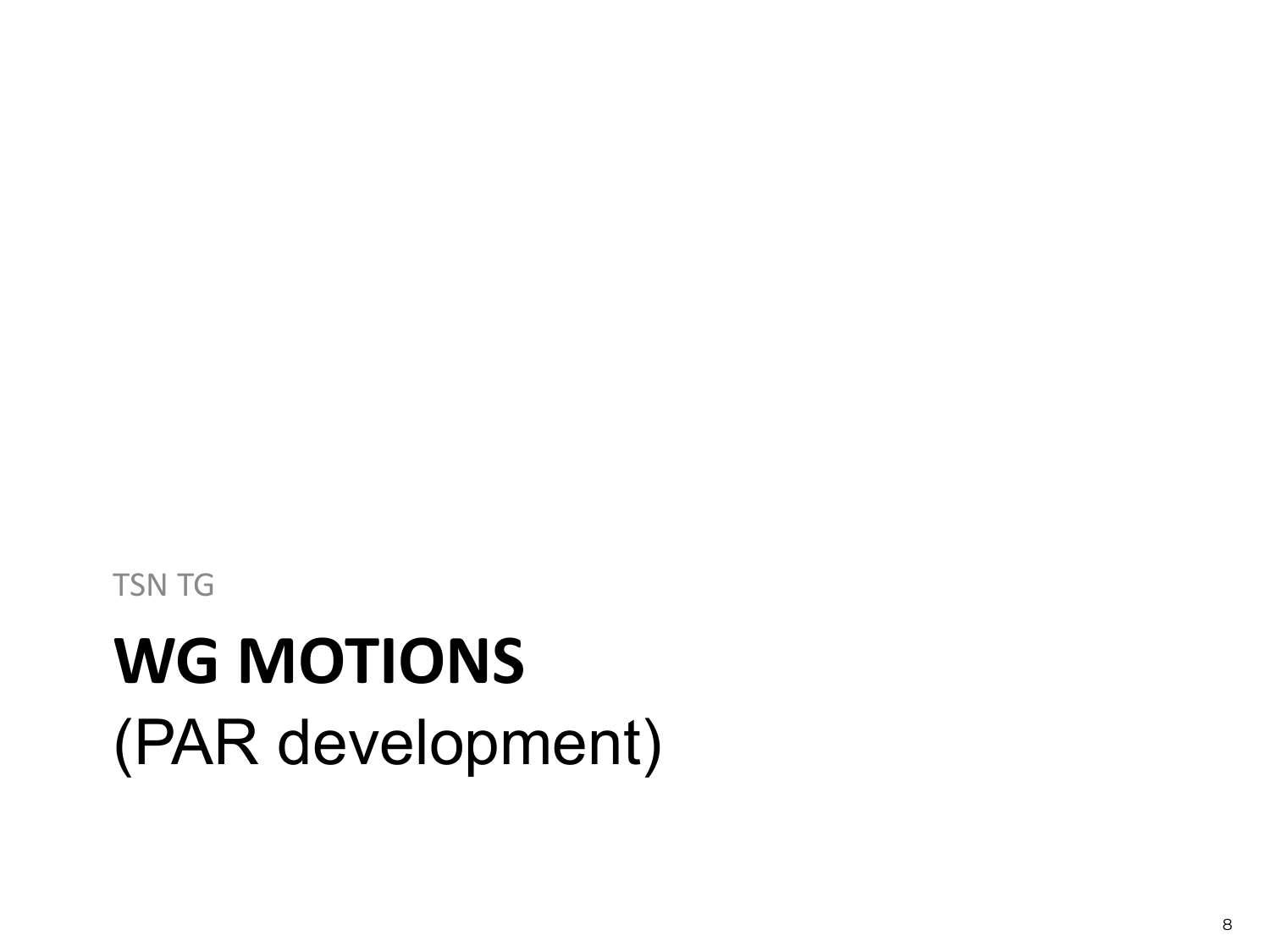- 802.1 authorizes the TSN TG to generate PAR and CSD at the January 2022 interim session for precirculation to the EC for an IEEE 802.1 standard on Cut-Through Forwarding.
- Proposed: Johannes Specht
- Second: Jordon Woods
- In the WG  $(y/n/a)$ : 43, 7, 10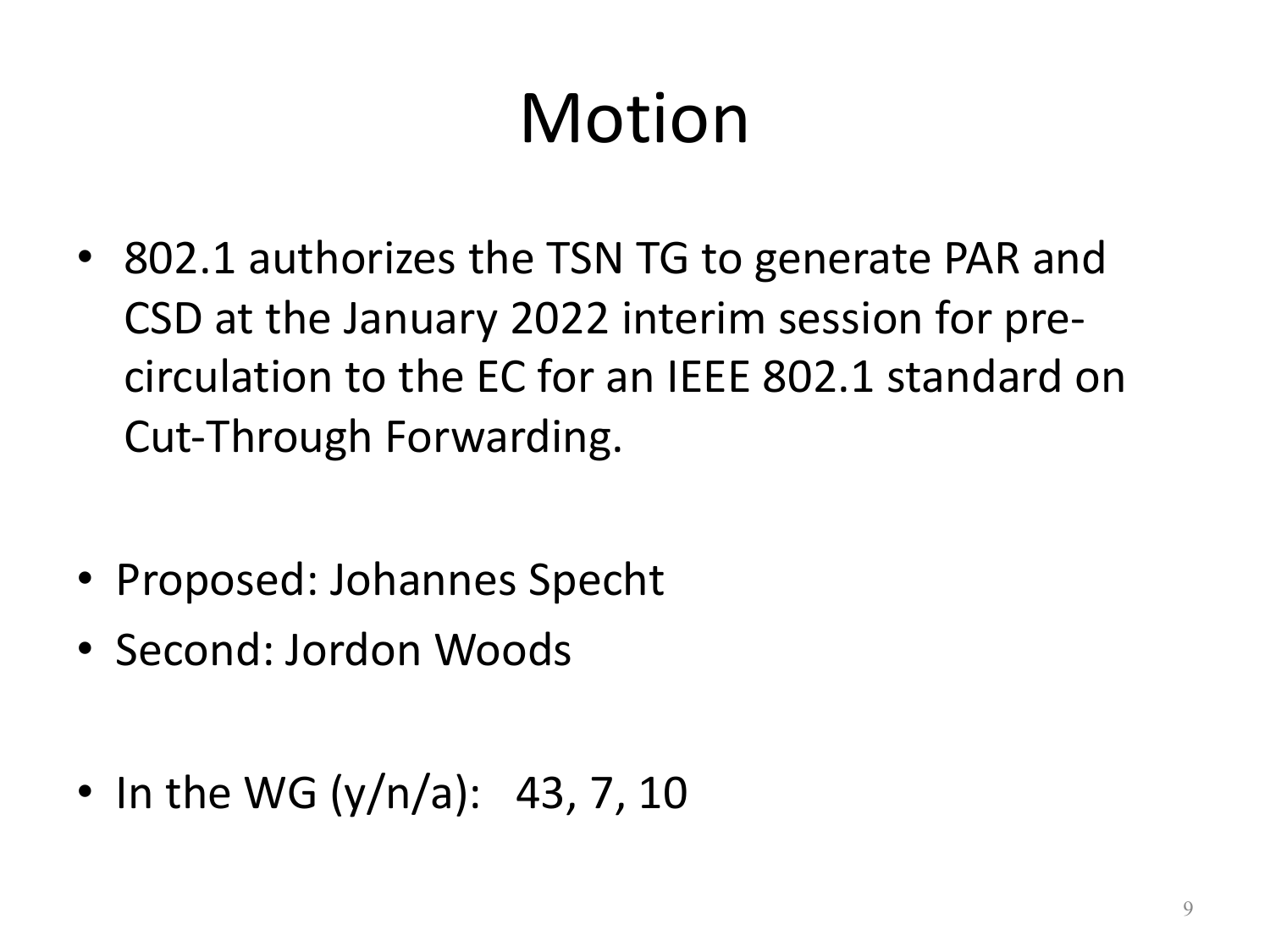- 802.1 authorizes the TSN TG to generate PAR and CSD at the January 2022 interim session for precirculation to the EC for an amendment to IEEE Std 802.1Q to specify pulsed queues.
- Proposed: Norman Finn
- Second: Karl Weber
- In the WG  $(y/n/a)$ : 36, 4, 19